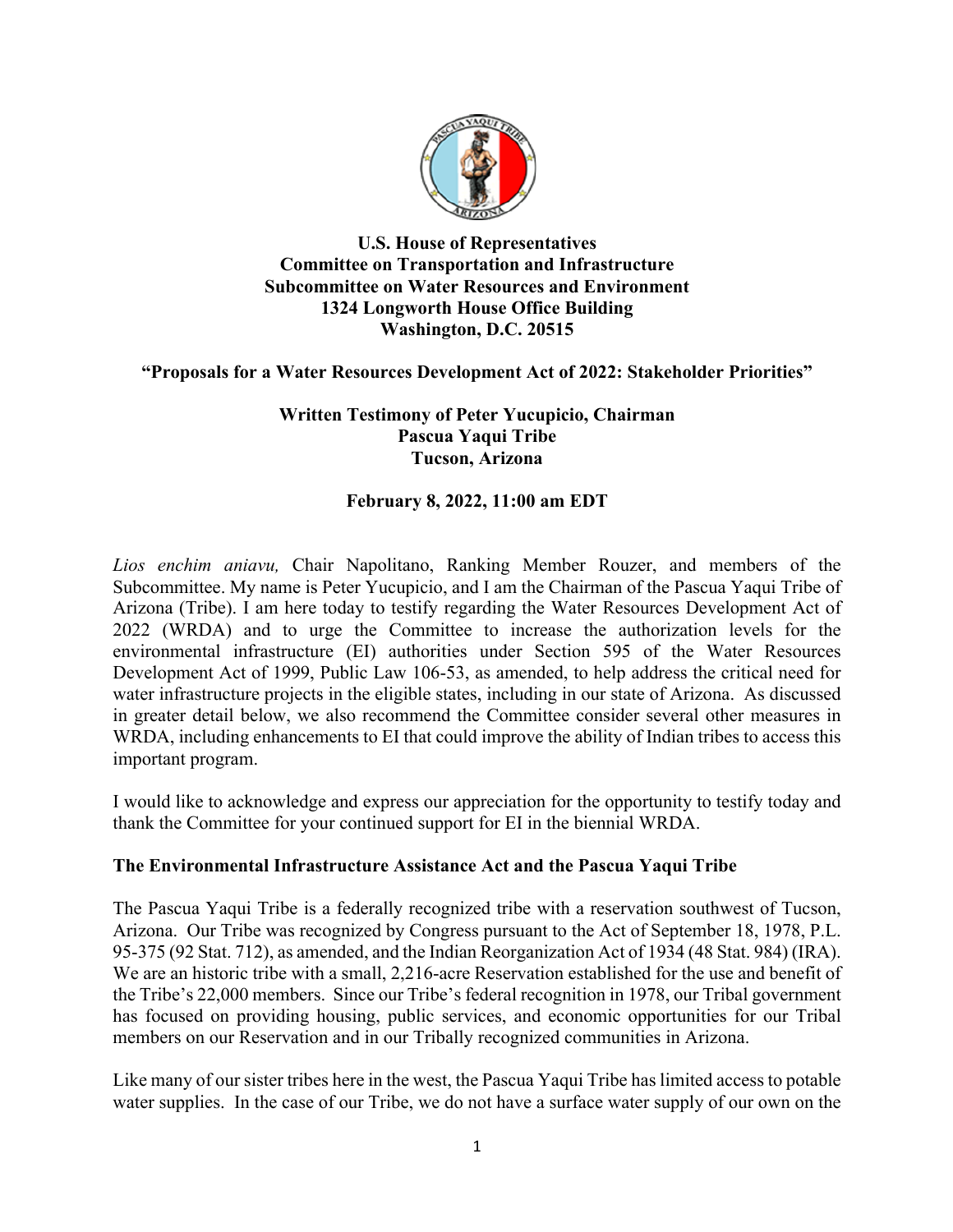Reservation and our access to groundwater is extremely limited. Pursuant to a *2011 Intergovernmental Agreement between the City of Tucson and Pascua Yaqui Tribe for Potable Water Service* (Tucson IGA), the Tribe receives potable water service from our neighbor, the City of Tucson, but Tucson caps the amount of water it will deliver to the Tribe at  $600$  acre-feet  $+300$ acre-feet for public facilities. With the development of much-needed housing for Tribal members and associated Tribal facilities, we are on course to exceed our water delivery limits with Tucson in only a few years. This is why the EI authority for Arizona is so critical, since it provides another resource for communities, including Tribal communities, to meet our water infrastructure needs – here with the participation of the U.S. Army Corps of Engineers (USACE).

With the support of Congressman Greg Stanton, the Pascua Yaqui Tribe was the first Tribe in Arizona to tap into Arizona's EI authority. With funding awarded to the Tribe through the USACE, we are finally able to construct a water distribution line that will bring non-potable water to our Tribal Wellness Center on the Reservation to irrigate recreational facilities, including ballfields and a public park, that we maintain to encourage a healthy lifestyle for our Tribal members.

Importantly, this project will also result in the conservation of at least 50 acre-feet (16,292,550 gallons) of potable water each year on the Reservation, contributing to the protection of the Tribe's limited water resources and making it possible for the Tribe to provide a future potable water supply to 375 homes on our Reservation. While we have many more water challenges to overcome, projects like those supported by the EI authority and the USACE will help our Tribe achieve a reliable water supply for our growing Tribal population. We are therefore grateful for this program and urge the Committee to increase the authorization for the Arizona authority and expand the number of states (and thus tribes) that are eligible to participate.

On the funding side of things, Indian tribes are only now learning about the EI program and as discussed below, tribes face barriers to participation in federal infrastructure programs, like the Arizona EI authority, that often preclude our participation in these programs. Without additional authorization and more resources for EI, it is likely that tribes will be frozen out of the benefits of EI once again, since this funding will be quickly secured by municipalities and other non-tribal beneficiaries that are more familiar with the EI program, despite the urgent need for water supply and water resource projects and technical assistance on tribal lands.

#### **Recommended Improvements in the Environmental Infrastructure Assistance Act**

As the Chairman of the Pascua Yaqui Tribe, I frequently interact with tribal leaders from federally recognized Indian tribes located throughout the West and see first-hand the glaring need for additional federal investments in the development, repair, and replacement of water and wastewater infrastructure on Tribal lands, among other environmental infrastructure projects. Indeed, as tribes struggle with years of drought and the reality of a much hotter and drier future, Indian tribes, just like many of our neighboring communities, need increased access to financial resources and technical assistance – like those provided by the  $EI -$  to enhance, and in many instances retool, our existing water supply and wastewater systems to conserve water, offset potable uses, and recycle water to support the health of our environment and provide a more flexible water supply for our future.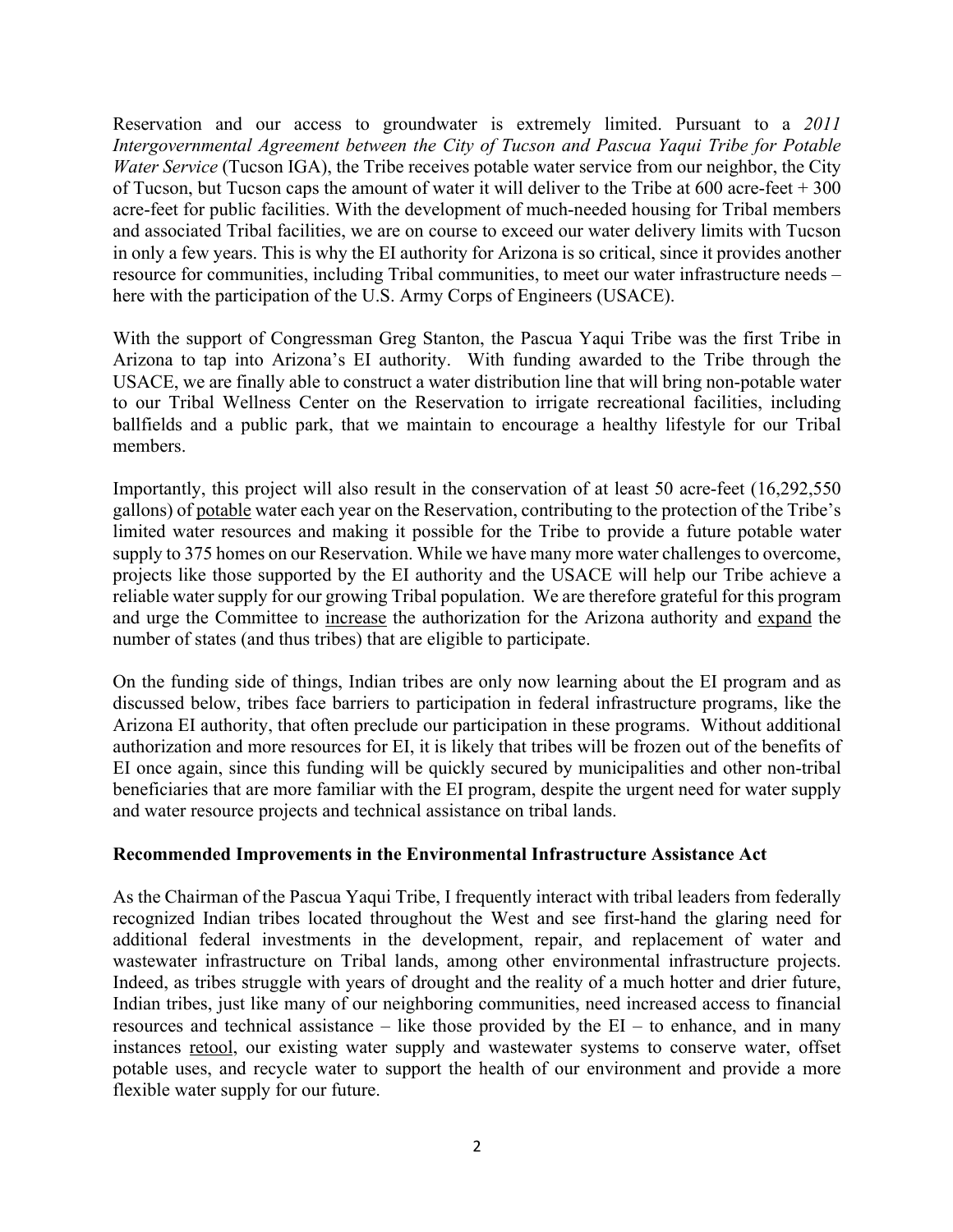Unfortunately, many tribes simply lack the financial resources needed to address these infrastructure needs. Compounding these challenges, tribes often find that federal programs established to address water infrastructure needs in the Unites States are hard to access, require an insurmountable cost share, or have screening criteria that do not fit the circumstances of tribal communities. And while our Tribe is grateful to have been able to tap into resources made available through the Arizona EI authority, we are also aware that only a small handful of tribes in EI eligible states have applied for or received funding or technical assistance under this important program. Accordingly, on behalf of the Pascua Yaqui Tribe and our sister tribes her in the West, in addition to increasing the authorizations for these EI authorities, we respectfully urge the Committee to consider the following actions that would expand tribal access to the EI program and support important water resiliency projects on tribal lands.

# **1. The USACE should develop a plan for tribal engagement on the EI**

The USACE has been an excellent partner to the Pascua Yaqui Tribe as we work to develop our non-potable water line for the Wellness Center on our Reservation. But our Tribe was lucky to hear about the availability of funds for the EI program in the first place, as the program is not formally noticed to Indian tribes in eligible states. In fact, it was only through the tribal outreach efforts of Congressman Stanton and his office that the Tribe became aware of its eligibility for EI and the potential fit between our Wellness Center project and EI criteria.

Indian tribes, especially smaller and rural tribes, often lack the in-house resources and capacity to independently identify programs like the EI program as a source of technical assistance and support for critical water supply projects on their reservations. The development of a written plan for tribal engagement on EI by the USACE could help bridge this gap for tribes and provide a much greater opportunity for Indian tribes to participate in the benefit of EI resources. The tribal engagement plan could, among other things, require that a notice of funding availability be shared with eligible tribes well in advance of any applicable deadlines. To be effective, the notice could also outline, in a clear and concise way, what projects are eligible for EI assistance, the timelines for applying for such assistance, and the contact information for local USACE staff who are able to provide guidance on the application process. The USACE could also offer individual government-to-government consultation with tribes interested in learning more about the EI program.

## **2. Cost Share and Reimbursement Requirement**

While there are several federal grant programs available to help tribes build critical water and wastewater infrastructure on tribal lands, in many instances, these programs require a non-federal cost-share match by the tribe, often from 50% to 75% of the total project cost. While the EI program is an improvement, since the non-federal cost share is only 25%, even this can be a significant barrier for participation in the program for tribes.

As this Committee knows well, constructing and repairing water and wastewater facilities and other environmental infrastructure projects requires a substantial capital expenditure for any community. In non-native communities, these types of capital improvements are typically funded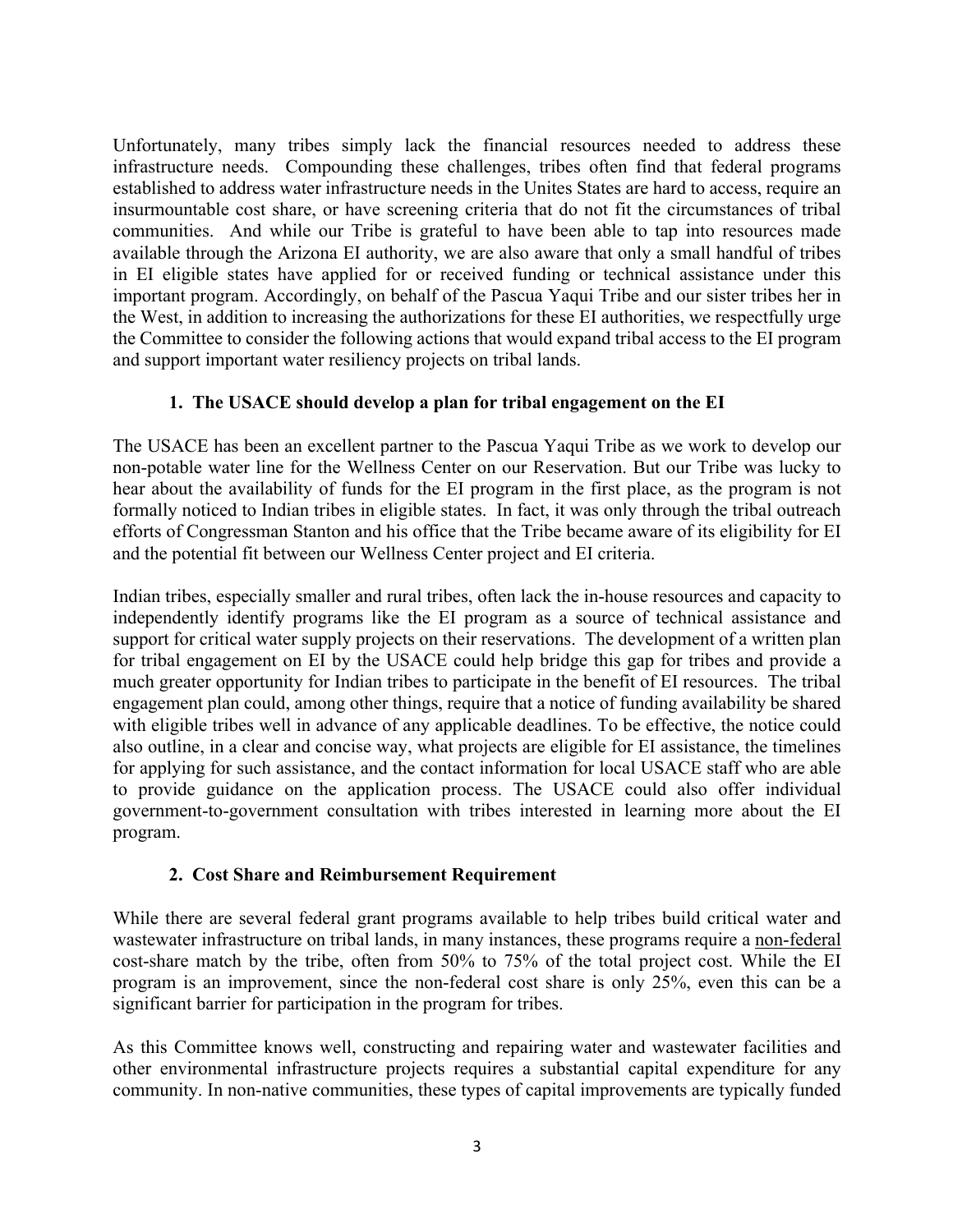through tax-payer dollars and bonds, as well as impact fees assessed to private developers. However, tribal communities do not have the same mechanisms to generate or receive tax benefits or otherwise use bonding capacity. Moreover, because tribes develop and maintain these large water resource projects to facilitate their own economic development projects or to support tribal services and tribal housing, tribes do not have the benefit of assessing impact fees on developers to help fund these projects.

Tribes' inability to tap into sources of revenue like certain taxes, bonds, or impact fees on par with their neighboring communities magnifies the difficulty presented by the EI's non-federal 25% cost share. First, without sufficient water and wastewater infrastructure, tribes are unable to engage in robust economic development projects that could provide a source of revenue to meet the 25% cost share requirement, even though the very lack of water related infrastructure is what makes the tribe eligible for the EI program in the first place. This presents a difficult chicken and egg situation for tribes. Second, because the 25% cost share must be non-federal, tribes are unable to use other sources of available federal dollars that they may have access to in order to fund the nonfederal 25% cost share, even if cost share is allowable under other federal programs.

In recognition of the unique circumstances faced by Indian tribes, including tribes' limits on access to revenue sources that are available to non-native communities and the dire need for water and wastewater infrastructure on tribal lands, the Tribe recommends the Committee consider allowing Indian tribes to use available federal funding sources to meet the 25% cost share requirement of the EI program or eliminate this cost share requirement for tribes entirely.

In addition, the reimbursable nature of the EI program also presents barriers to tribal participation. Specifically, the EI program requires participating tribes to fund 75% of the construction costs of EI approved projects up front, with the USACE providing a subsequent reimbursement of costs to the tribe after the fact. In many instances, however, tribes lack the financial tools or tribal funding sources (as discussed above) to participate in programs like EI that only reimburse the tribe for construction costs after the fact. To ensure greater participation of tribes in the EI program, the Committee should consider changes to these requirements for tribal participants.

While small, the changes to the EI program discussed in our testimony today would be a big step in assisting tribes to fully participate in this program on par with non-native communities, providing a federal investment on tribal lands that will assist tribes in meeting critical water needs now and in the future.

## **Expand the Mission of the Army Corps of Engineers**

While it is our understanding that the WRDA has typically focused the USACE's mission on traditional civil works purposes, including improving navigation, reducing flood risk, and restoring aquatic ecosystems, there is a very strong need for the USACE to expand its core mission to include water supply projects generally. The need for assistance from the USACE in the development of these types of projects could not be greater for communities in the West, as we see the impacts of drought and ongoing aridification drastically depleting the availability of water resources at both a local and regional scale. The USACE stands in a unique and important position to assist communities, including our tribal communities, as we adapt to these rapidly developing water